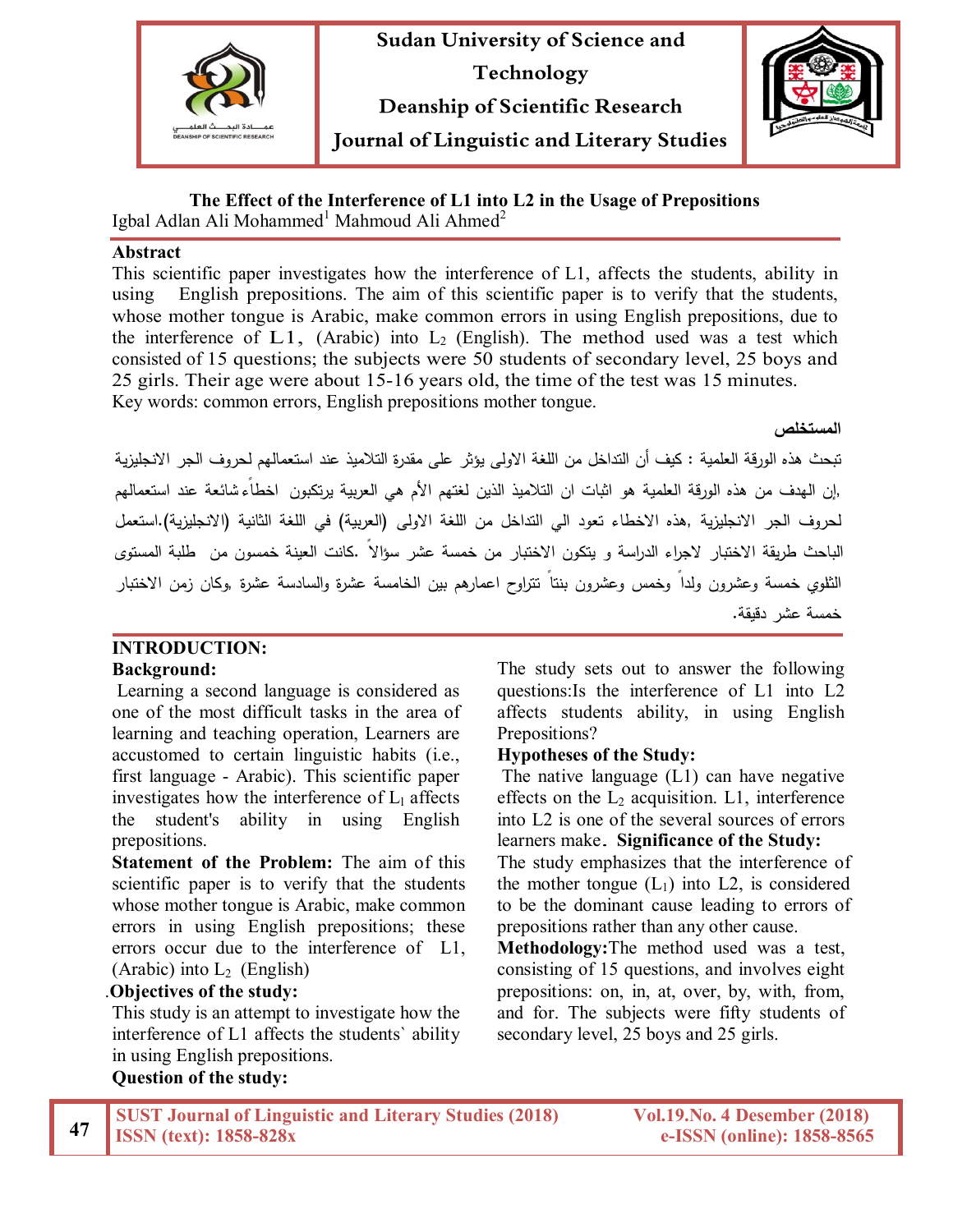



### **Literature Review The Concept of English Prepositions:**

Preposition is a word that expresses a relationship between a noun or pronoun, as well as an adjective and adverb. Randolph (1989: 143) say:. (( In the most general terms, a preposition expresses a relation between two entities? one being that represented by the prepositional complement of the various types of relational meaning, those of place and time are the most prominent and easy to identify. Other relationship such as instrument and cause may also be recognized, although it is difficult to describe prepositional meaning systematically in terms of such labels. Some prepositional uses may be best elucidated by seeing a preposition as related to a clause; e.g.: the man with the red beard: who has red beard; my knowledge of Hindi  $\sim$  I know Hindi's).

### **Native Language Interference in Learning a Second Language:**

Extensive research has already been done in the area of native language interference into the target language, (Dulay, et. at (1982 :200)) define interference as the automatic transfer, due to habit, of the surface Structure of the first language onto the surface of the target language. Lott (1983:256) define interference as (errors in the learners' use of the foreign language that can be traced back to the mother tongue). Beebe (1988: 125) suggests that in learning a second language,  $L_2$  responses are grafted onto responses. The learner is less telltale traces of the structure of  $L_1$ . Carroll (1964: 240) argues that the circumstances of learning a second language are like those of a mother tongue. Sometimes there are interferences and occasionally responses from one language. It appears that learning is most successful when the situations in which two languages (L, and L2) are learned, are kept as distinct as possible. To successfully learn LI requires the  $L_2$  learners too often to preclude the  $L_1$  structures from  $L<sub>2</sub>$  learning process, if the structures of the two languages are distinctly different. Beards More (1982: 245) suggest that many of the difficulties a second language learner has with the phonology, vocabulary and grammar of  $L<sub>2</sub>$  are due to the interference of habits from L1. The formal elements of LI are used within the context of  $L_2$ , resulting in errors, as the structure of the two language are different. That means the relationship between the two languages must then be considered. Albert and Abler (1978: 206) claim that people show more lexical interference on similar items. So it may follow that languages with more similar structures (e.g. English and French) are more susceptible to mutual interference than languages with fewer similar features (e.g. English and Japanese). On the other hand, we might also expect more learning, difficulties, and thus more likelihood of performance interference at those-points in L2which are more distant from. LI, as the learners find it difficult to learn and understand a completely new and different usage. Hence, the learner would resort to LI structures for help. ( Selinker, 1979:149). **Learner language V.S L, Interference:**  Ellis (1997:200) suggests that learners language serve as a useful way to investigate language acquisition. Learners language, linguistically speaking, refers to "the language that learners produce when they are called on to use L2 in speech or writing", learners language may consist of errors reflecting the gaps in learner's knowledge.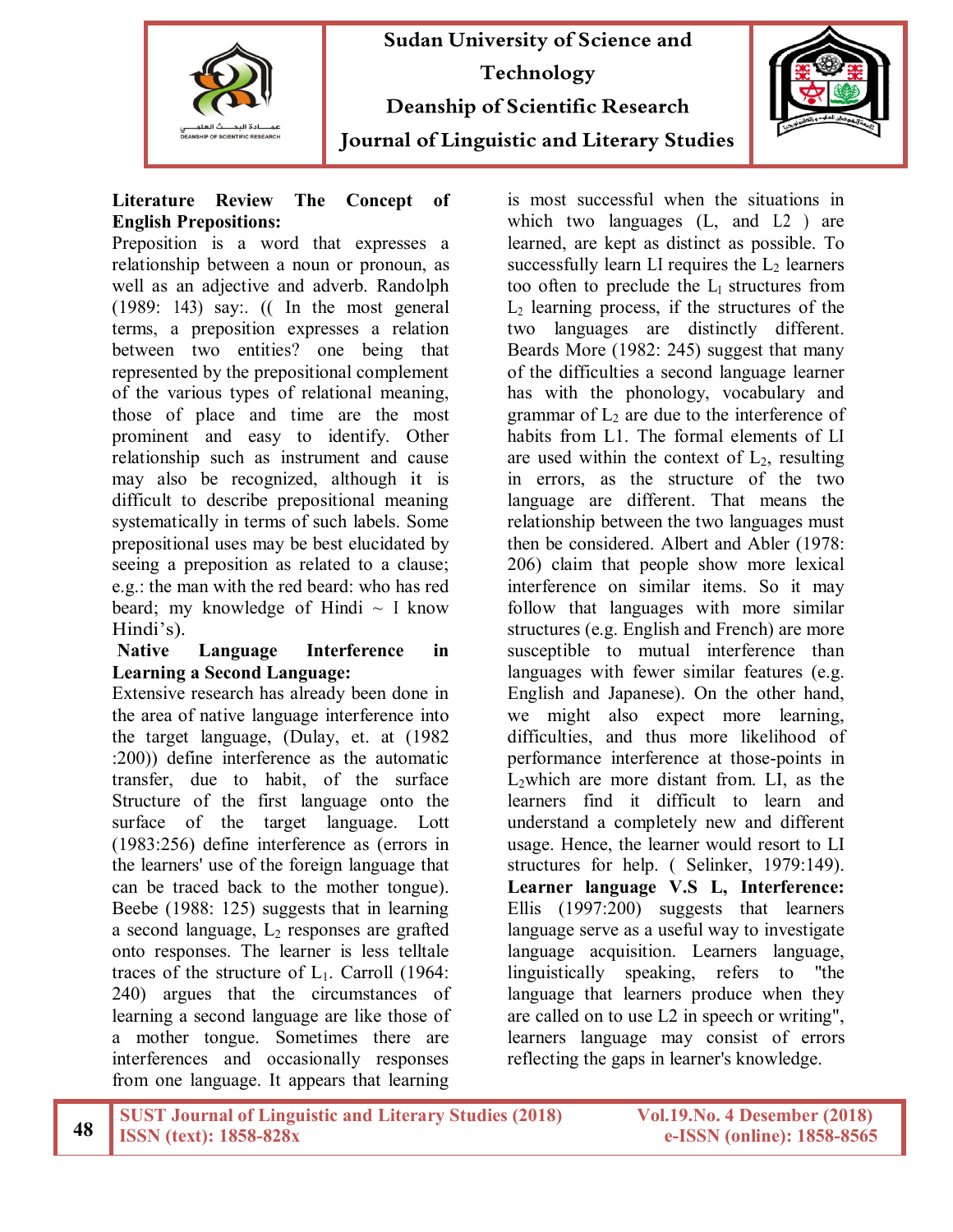



Errors are systematic and predictable, resulting in the construction of some kind of rule, albeit a rule different from that of the target language. Some errors are common in the speech of all learners, such errors of omission and over-generalization; other errors, on the other hand result from learners, attempt to make use of their LI knowledge. These kinds of errors are called transfer errors.

#### **Inter-language V.S Interference:**

Inter-language, a term first coined by the American Linguist, Larry Selinker, is an intermediate grammar, or linguistic system created by learners acquiring  $L_2$  Interlanguage forms can be viewed as learner's hypotheses about the languages and are believed to be systematic and rule-governed (Park & Riley, 2000:165; Hatch, 1993:150). Leaner's  $L_1$ , or the first language, may influence the. Formation of inter-l: language (Larsen-freeman, Diane and Michael H. Long 1990).

**L<sup>1</sup> interference in Second Language Learning:** It is maintained that  $L_1$  interference is one of the several sources of errors learners make (Karashen, Stephen, 1988:260). of the research findings, first language knowledge in complex word order and in word-for-word translation of phrases may lead to errors of .the L<sub>2</sub>learners. L<sub>1</sub>, or the native language, can have negative effects on the acquisition. For one thing, that language share similar features does not account for learners' information in learning a foreign language (Bley-Broman, Robert, 1989). There are features, for instance, that are inconsistent with language universal. Thus languages with marked universals are more difficult for L:z acquisition than those with unmarked universals. (Park & Riley, 2000: 190). Second language learners appear to accumulate structural entities of the target language but demonstrate difficulty in organizing this knowledge into appropriate, coherent structures. There appears to be a

significant gap between the accumulation and the organization of knowledge. This then raises a critical question: What kinds of language do second language learner produce in speaking and When?-writing' or speaking- the target 'language  $(L<sub>2</sub>)$ , Second language learners tend to rely on their native language  $(L_1)$  structures to produce a response. If the structures of the two languages are distinctly different, then one could expect a relatively high frequency of errors to occur in  $L_2$ , Thus indicates an interference of  $L_1$  on L2. (Decherd, 1983 and Ellis, 1997). **Research Methodology:Sample of the subjects:**The study involves fifty students of secondary school, 25 boys and 25 girls who study at second class. Their ages are between 15- 16 years.

**Tools of Collecting Data:** The researcher used a 15 questions test with 8 prepositions, (which are: on, at, over, by, with, from, for and in). The most used prepositions. The time of the test was fifteen minutes. **Method of Data Analysis:**The study aimed at analyzing the usage of specific part of language. The result of that analysis is used to make judgments about the status of the  $L_1$  $-$  L<sub>2</sub> interference. So after the students answered the questions of the test, the researcher corrected the papers and calculated the percentage' of the correct answers and the wrong ones. Then he changed the figures into information, benefiting from the previous researches and some references which related to the same subject of the study.The researcher also used Arabic sentences to make comparison and to produce the interference.**Data Analysis and discussion Analysis of the Test:**

The first preposition used was 'On', 80% of the students answered .correctly and 20% of them gave wrong answers.According to Feticides, (1963:91) says ("on" is used with the flays of the week or months as;' On Friday, on March, on New Year's Day)

|  | <b>SUST Journal of Linguistic and Literary Studies (2018)</b> |
|--|---------------------------------------------------------------|
|  | $19$ SSSN (text): 1858-828x                                   |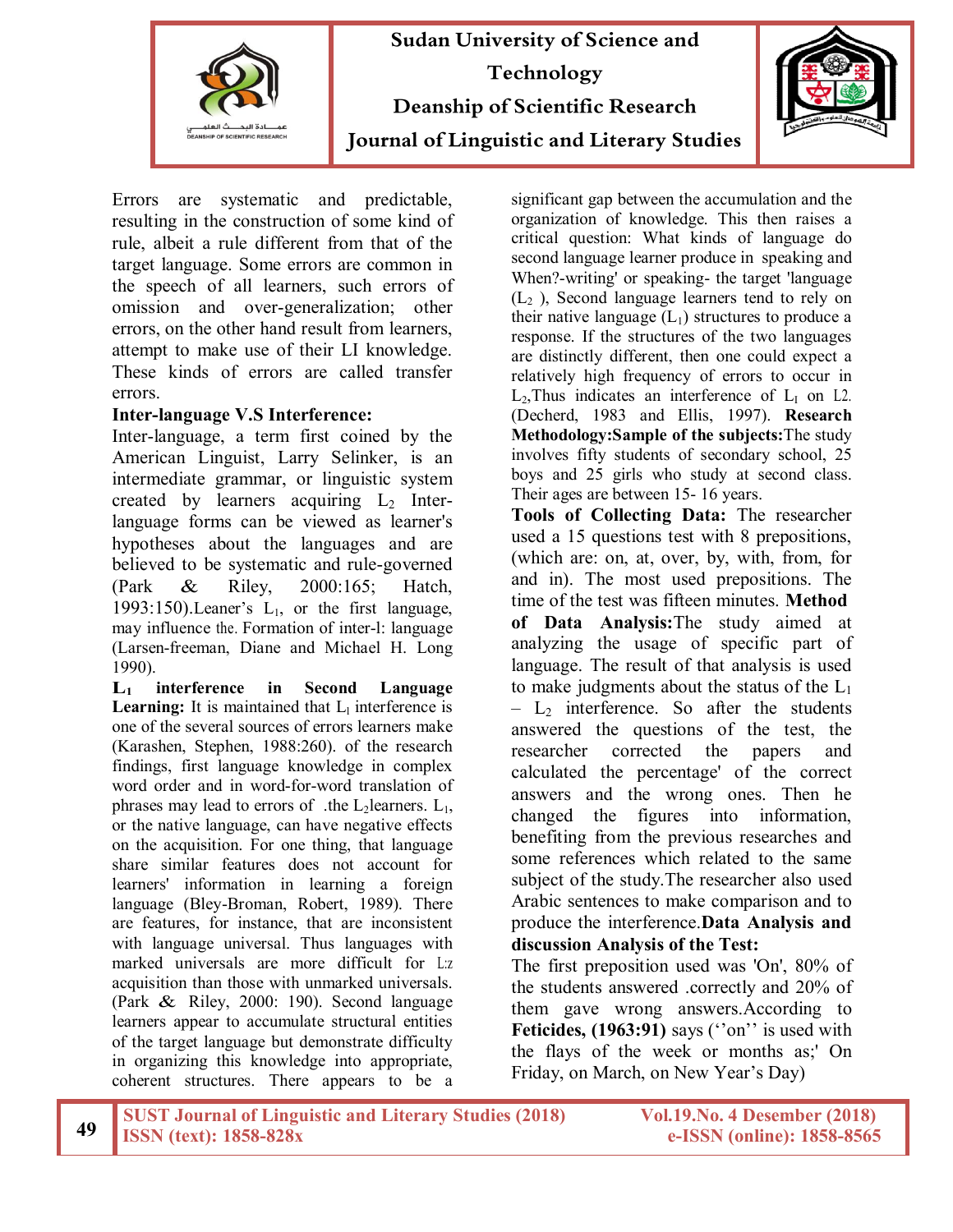



#### **Thomson & Martinet (1986: 97)**

says((On, also is used in transport for both position and movement as: We walk or go on foot; He was sitting on his case)).

Student whose their mother tongue is Arabic confuse between, on and in, because in Arabic we use 'in' in the position of on and in, to give the same meaning.

The sentence: Imam visited his friends on Monday, in Arabic if we said: Imam visited his friends in Monday, it gives the same meaning. Also in Arabic we can say (Alkitab ala addurg.)  $=$  (The book is on the desk).

The second preposition was 'at', 10% of students gave correct answers, while 90% gave wrong ones. Most of the students confuse between overhand UP.

the English sentence: -They - climbed over the wall, most of the students answered it as: They climbed up the wall. In Arabic one uses a word equivalent to up, as in the Arabic sentence: *Tara Alosfuro Fawka Ashagra.*  Because of translating the English Preposition into their mother tongue, the students confuse between over and up. The next preposition one used is" by", 49% of the students gave correct answers and 51 % of them gave wrong ones. Quirk & Greenbaum (1989:159) say:"By" is used in transport, as: We can travel by car; by train; by boat, by airplane, also by land; by sea, by air. The thief must have entered and left the house by the backdoor.)) Some of the students used from and across instead of by, because they translated the sentence into Arabic. The Arabic sentence: Dakhalto Wa Kharagto min Albab Al Khalfi,

## **Can be wrote in two ways:**

I entered and left by the back door. I entered and left from the back door. Because "min" in Arabicis equivalent to from in English, but the correct choice is "by" when it expresses the meaning: ((by means of)).The fifth preposition is (With)" 5-% of the-~students gave wrong answers. Quirk and Greenbaum (1989:160) say:

'With" expresses instrumental meaning as-in: He caught the ball with his left hand. With also has the meaning in company with; or together with`.I'm so glad you're coming with us! Jack with several of his friends was playing cards till.11:00 a.m.! The Arabic sentence: Kharagto "ma'a" Sadeeki, can be wrote: I went out with my friend, because" with" has the meaning 'in company with'. Students made a lot of errors, most of them wrote 'by' instead of "with", because they tend to rely on their native language (L1) structures to produce a response. The sentence He caught the ball with his left hand, with here expresses an instrumental meaning, but the students wrote by his left hand, they confused between the instrumental meaning of with and the meaning of by when it means 'by means of'. The six prepositions that one used is "from", 30% of the students answered correctly, while 70% of them gave wrong answers. (The converse of to  $(=$  goal) is from (=source) as: Bill lent the book to me, 1 borrowed the book from Bill. From also used with reference to place of origin: He comes from Austria (= He is Austrian). But for the second sentence: "He comes from Sudan", most of them made errors, when they answered the sentence: "He comes to Sudan" as one means destination the place of origin. In Arabic "min" is equivalent to 'from' so in Arabic say: "Akhazto Alhikmata min Afwahi Alhukama'a ". The seventh preposition is 'for', 7% of the students gave correct answers and 93% of them made errors.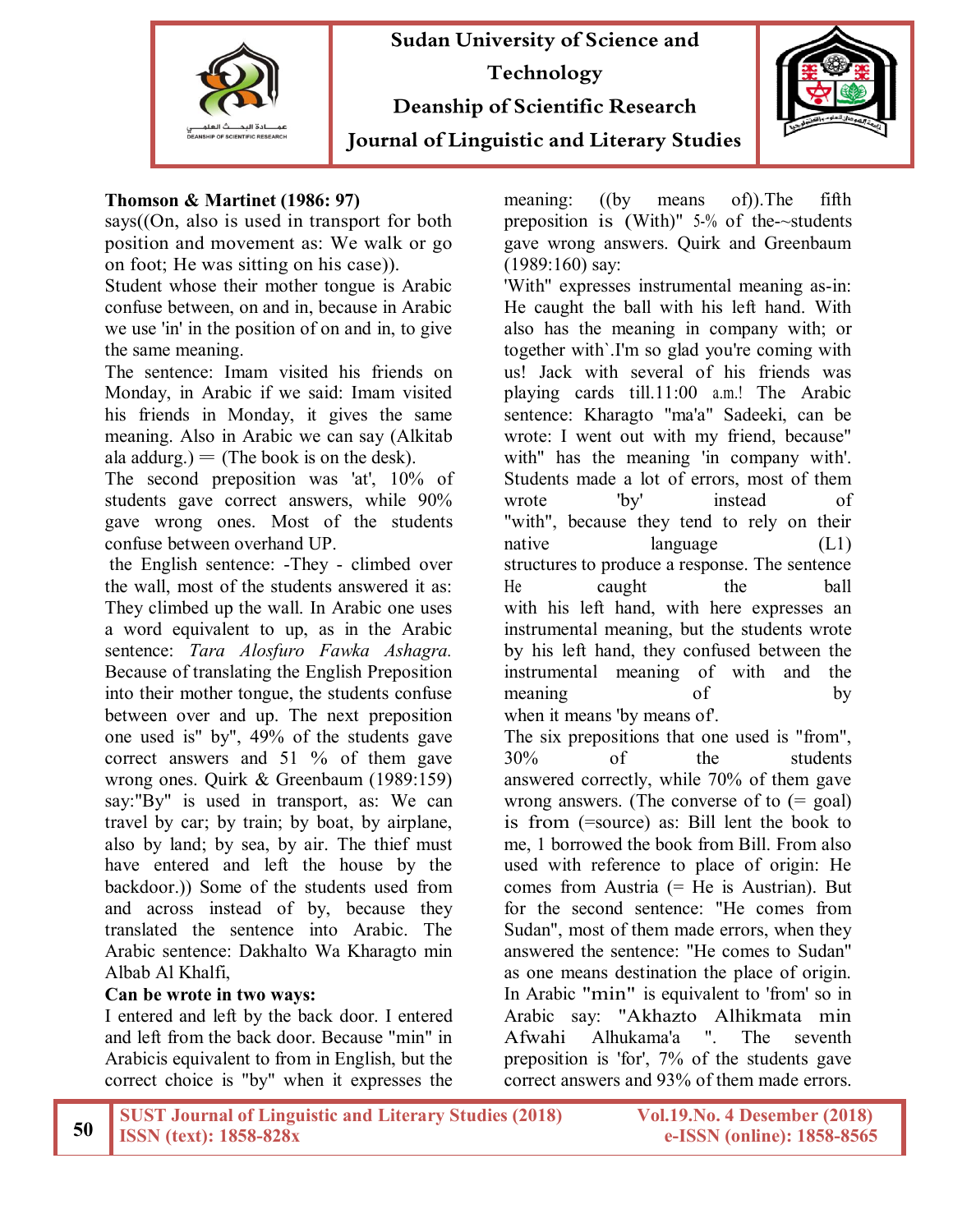



**Quirk & Greenbaum (1989:158)**  say:Duration is expressed by "for", 'We camped there for the summer (i.e. all through). For, also indicating purpose; intended destination and intended recipient: He will do anything for money. Every one ran for shelter. He made a beautiful doll for his daughter.

#### **Most of the students used "to" instead of 'for' at the first sentence:**

He made a beautiful doll to his daughter. The sentence: He' died for his country, students used 'at' instead of 'for' to indicate the place of death, while we mean the purpose of death. Those errors due to the interference, of  $L<sub>I</sub>$  into L2, because the students translate the sentences word-forword' into their language.In Arabic we say: *ishtaraitu khobzan lil-eftar(=1 bought bread for breakfast)*.

The last preposition one used is 'in', 41 % of the students answered correctly, while 59% of them made errors.

**Quirk & Greenbaum (1989:148)**"In, · can be used as a preposition of "time when" as: In the evening, in August, in the month that followed, to indicate periods of time. The opposition between 'at' and 'in' can cause difficulty. "In" used for continents, countries provinces and sizeable of any kind; but for towns, villages, etc, either 'at' or 'in' is appropriate.

### **Thomson & Martinet (1986: 98) say:**

*(In also indicates position, we can be in a country, a town….or any place which has boundaries or is enclosed*. Students who made errors, used 'on' and 'at' instead of "in', as one said when discussing 'on', in Arabic 'in' and 'on' sometimes mean the same; Students also confused between 'in' and 'at'. For example, the Arabic sentence: *Alkitab Dakhil Addurg*, can be wrote into two ways

and give the same meaning: The book is in the drawer.The book is on the drawer.

## **Conclusion and recommendations:**

Throughout the identification and analysis of students errors, one discovered that most of  $L<sub>2</sub>$  students `errors due to the interference of  $L_1$  into  $L_2$  the students translate word-forword the English sentences into their language.

Students also make transfer errors, because they attempt to make use of their L<sub>1</sub> knowledge, they resort to  $L_1$  structure for help...

 $L_1$  or-native "language," can have- 'negative effects on  $L_2$  acquisition.  $L_1$ , interference is one of the several sources of errors learners make.

The errors and difficulties that occur in learning and use of a foreign language are greatly caused by the interference of the mother tongue; we expect both difficulty in learning and errors in performance. We can conclude that the interference of the mother tongue is considered to be one of main causes of errors in learning foreign language; therefore the

hypothesis of this study is accepted. **Recommendations:**

**In the light of the findings of this scientific paper, the researcher would recommend the following:**

-Learners should have adequate explanations of both meanings and use of prepositions, beside intensive practice and consistent reinforcement from the teachers.

- Verbs, nouns or adjective that govern prepositions should be taught and illustrated by examples of prepositional phrases attached to.